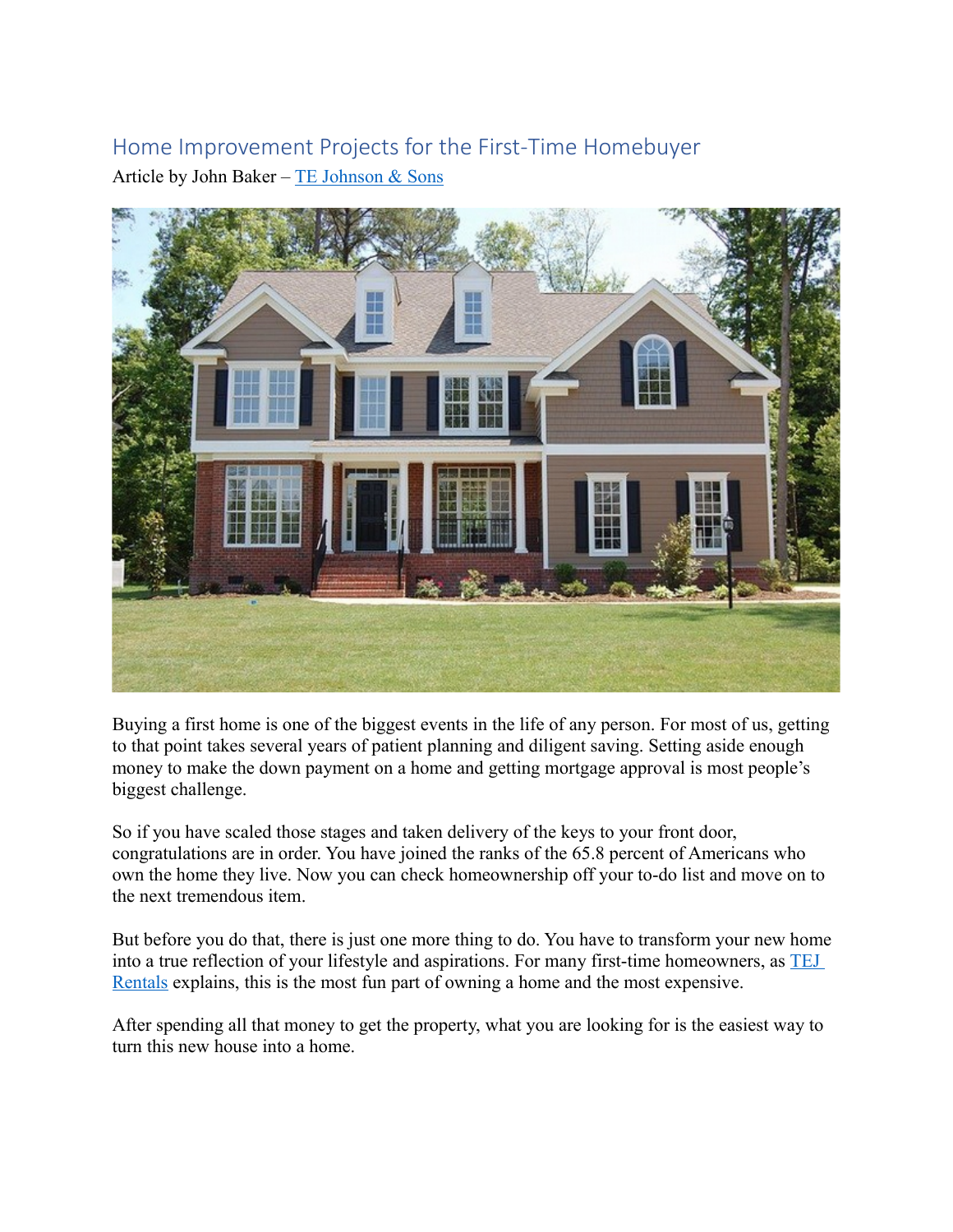If that is true for you, then you will love this list of low budget and high-impact projects. They will speed-up the transformation of your first house into a home.

#### 1. Repaint your walls

Repainting the interior and exterior of your new home is the most cost-effective way to remodel the property. Painting the house will not only change its appearance; it gives you a chance to fix any problems with the walls that you did not [detect during the home inspection.](https://www.investopedia.com/financial-edge/0511/10-reasons-you-shouldnt-skip-a-home-inspection.aspx) To get the most out of a paint job, choose trendy colors that will boost the value of your home. Make sure the colors you choose help the house look more spacious and brighter. They should also highlight the best areas of the property.



## 2. Change your front door

Along with its exterior and landscape, your home's front entryway helps create a first impression of the property. A front door in bold colors makes an immediate impression. You can update the front door by replacing or simply repainting it. If you choose to repaint, make sure to update the hardware on the door. But don't stop with the front door, think of how to make the whole entryway more attractive. Framing it with brightly colored plants will make it more welcoming. The lights around the doorway are also important. You should update them.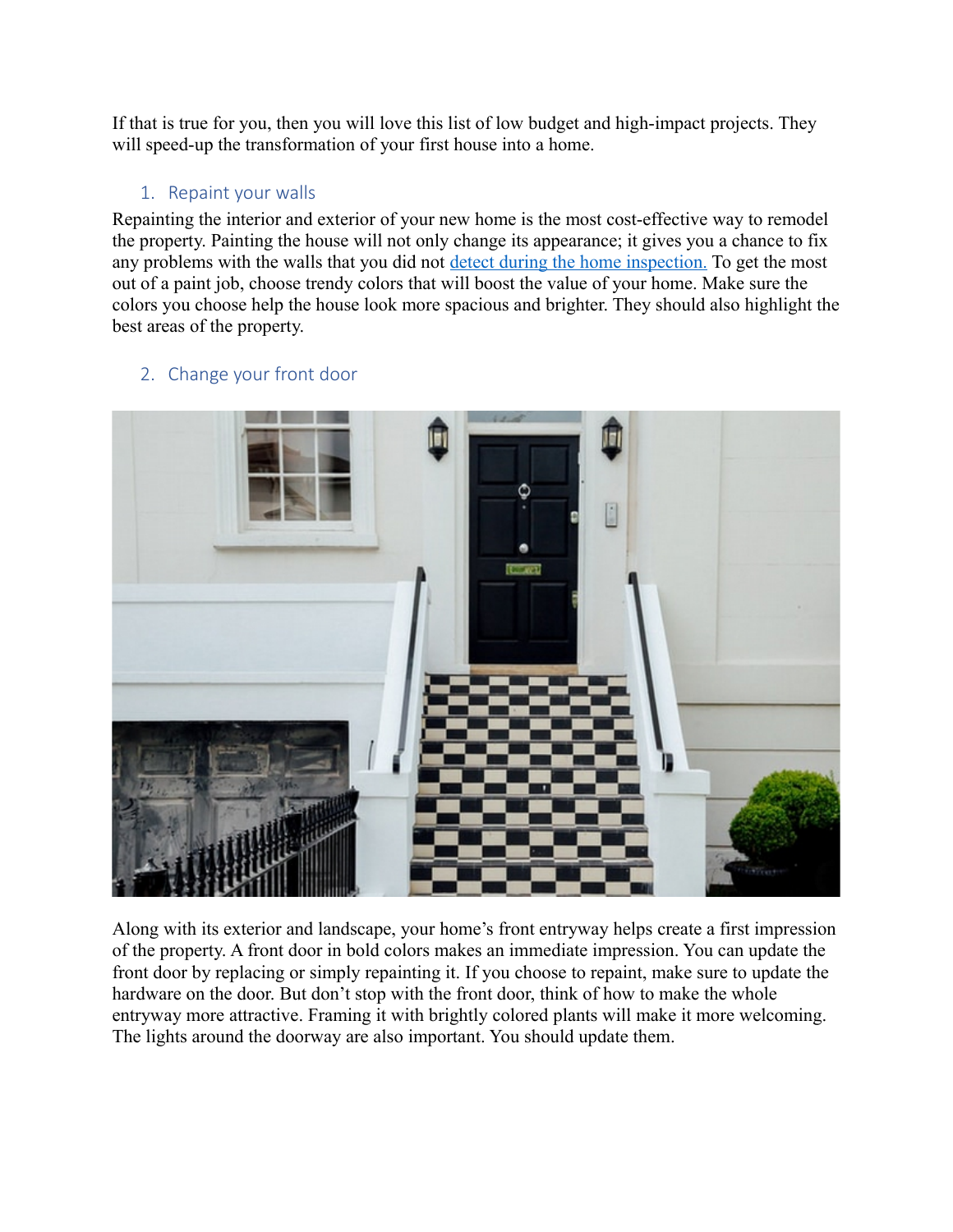### 3. Replace lighting fixtures and light switches

Lighting plays an enormous role in creating the overall mood of a room. How rooms are lit influences how spacious and inviting they feel. Good lighting does two things; illuminate and beautify. When updating your home's lighting, strive to meet those two objectives. The lighting system should be diverse enough to cater to the lighting needs of people in various situations. Even when the lights are off, they should serve as décor pieces around the home. Moreover, your light switches should match the color scheme and general design of the house.

#### 4. Update the look of your windows

Another low-cost and high-impact project is updating window treatment. The blinds and curtains on your windows convey a subtle message to visitors. If blinds are minimalist and trendy, they complement your home improvement efforts. Conversely, a [window treatment can diminish the](https://www.thespruce.com/window-treatments-for-every-room-in-the-home-1975953)  [impact](https://www.thespruce.com/window-treatments-for-every-room-in-the-home-1975953) of your renovations if their style is wrong. It is better to leave windows bare than have blinds or drapes that do not go with the rest of the home's design. If you choose to leave your windows bare, adding UV protection window film will reduce sun exposure.



#### 5. Repaint or reface kitchen cabinets

Wholesale replacement of kitchen cabinets will be too much at this time. But you can still get the satisfaction of an improved kitchen when you reface your cabinets. That will only change the façade of the cabinets. Alternatively, you can repaint the cabinets to match the new colors of the